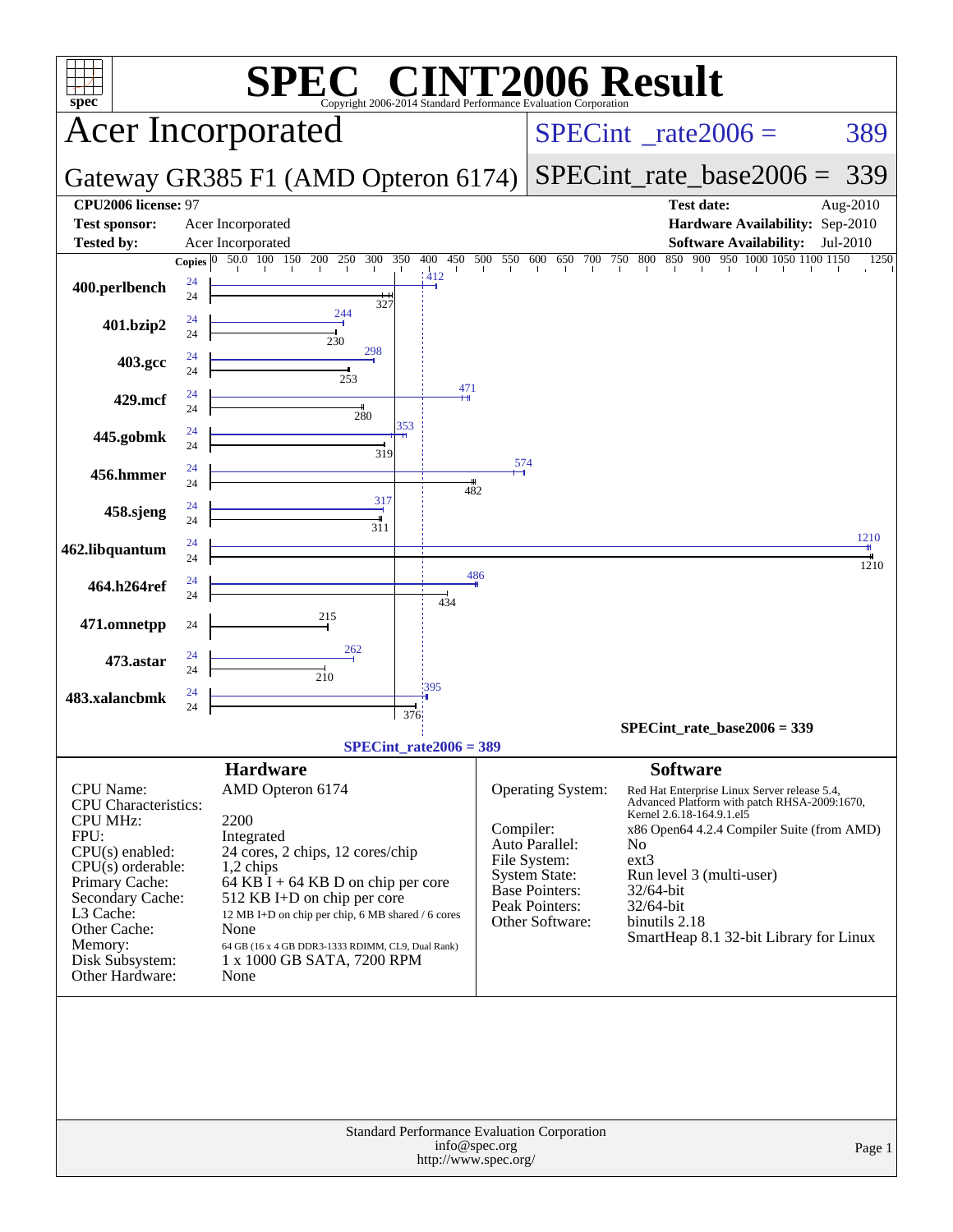

# Acer Incorporated

#### SPECint rate $2006 = 389$

Gateway GR385 F1 (AMD Opteron 6174) [SPECint\\_rate\\_base2006 =](http://www.spec.org/auto/cpu2006/Docs/result-fields.html#SPECintratebase2006) 339

#### **[CPU2006 license:](http://www.spec.org/auto/cpu2006/Docs/result-fields.html#CPU2006license)** 97 **[Test date:](http://www.spec.org/auto/cpu2006/Docs/result-fields.html#Testdate)** Aug-2010

**[Test sponsor:](http://www.spec.org/auto/cpu2006/Docs/result-fields.html#Testsponsor)** Acer Incorporated **[Hardware Availability:](http://www.spec.org/auto/cpu2006/Docs/result-fields.html#HardwareAvailability)** Sep-2010 **[Tested by:](http://www.spec.org/auto/cpu2006/Docs/result-fields.html#Testedby)** Acer Incorporated **[Software Availability:](http://www.spec.org/auto/cpu2006/Docs/result-fields.html#SoftwareAvailability)** Jul-2010

#### **[Results Table](http://www.spec.org/auto/cpu2006/Docs/result-fields.html#ResultsTable)**

|                                                                                                          | <b>Base</b>   |                |       |                |            |                |       |               | <b>Peak</b>    |              |                |              |                |              |  |
|----------------------------------------------------------------------------------------------------------|---------------|----------------|-------|----------------|------------|----------------|-------|---------------|----------------|--------------|----------------|--------------|----------------|--------------|--|
| <b>Benchmark</b>                                                                                         | <b>Copies</b> | <b>Seconds</b> | Ratio | <b>Seconds</b> | Ratio      | <b>Seconds</b> | Ratio | <b>Copies</b> | <b>Seconds</b> | <b>Ratio</b> | <b>Seconds</b> | <b>Ratio</b> | <b>Seconds</b> | <b>Ratio</b> |  |
| 400.perlbench                                                                                            | 24            | 704            | 333   | 745            | 315        | 718            | 327   | 24            | 603            | 389          | 566            | 414          | 569            | 412          |  |
| 401.bzip2                                                                                                | 24            | 1007           | 230   | 1013           | 229        | 1008           | 230   | 24            | 956            | 242          | 950            | 244          | 948            | 244          |  |
| $403.\text{gcc}$                                                                                         | 24            | 767            | 252   | 763            | 253        | 760            | 254   | 24            | 647            | 298          | 648            | 298          | 646            | 299          |  |
| $429$ .mcf                                                                                               | 24            | 781            | 280   | 787            | 278        | 781            | 280   | 24            | 461            | 475          | 474            | 462          | 464            | <u>471</u>   |  |
| $445$ .gobm $k$                                                                                          | 24            | 788            | 319   | 791            | 318        | 790            | 319   | 24            | 702            | 358          | 759            | 332          | 713            | 353          |  |
| 456.hmmer                                                                                                | 24            | 462            | 485   | 468            | 479        | 465            | 482   | 24            | 389            | 575          | 403            | 556          | 390            | 574          |  |
| $458$ .sjeng                                                                                             | 24            | 928            | 313   | 932            | <u>311</u> | 940            | 309   | 24            | 916            | 317          | 916            | 317          | 917            | 317          |  |
| 462.libquantum                                                                                           | 24            | 410            | 1210  | 410            | 1210       | 411            | 1210  | 24            | 413            | 1200         | 412            | 1210         | 412            | 1210         |  |
| 464.h264ref                                                                                              | 24            | 1226           | 433   | 1223           | 434        | 1223           | 434   | 24            | 1097           | 484          | 1084           | 490          | 1092           | <b>486</b>   |  |
| 471.omnetpp                                                                                              | 24            | 698            | 215   | 697            | 215        | 698            | 215   | 24            | 698            | 215          | 697            | 215          | 698            | 215          |  |
| $473$ . astar                                                                                            | 24            | 803            | 210   | 803            | <b>210</b> | 805            | 209   | 24            | 644            | 262          | 641            | 263          | 644            | 262          |  |
| 483.xalancbmk                                                                                            | 24            | 440            | 376   | 439            | 377        | 441            | 375   | 24            | 419            | 395          | 416            | 398          | 419            | <u>395</u>   |  |
| Results appear in the order in which they were run. Bold underlined text indicates a median measurement. |               |                |       |                |            |                |       |               |                |              |                |              |                |              |  |

#### **[Submit Notes](http://www.spec.org/auto/cpu2006/Docs/result-fields.html#SubmitNotes)**

The config file option 'submit' was used. 'numactl' was used to bind copies to the cores. See the configuration file for details.

#### **[Operating System Notes](http://www.spec.org/auto/cpu2006/Docs/result-fields.html#OperatingSystemNotes)**

'ulimit -s unlimited' was used to set environment stack size 'ulimit -l 2097152' was used to set environment locked pages in memory limit

Set vm/nr\_hugepages=10800 in /etc/sysctl.conf mount -t hugetlbfs nodev /mnt/hugepages

#### **[General Notes](http://www.spec.org/auto/cpu2006/Docs/result-fields.html#GeneralNotes)**

Environment variables set by runspec before the start of the run: HUGETLB\_LIMIT = "450" LD\_LIBRARY\_PATH = "/usr/cpu2006/amd1002mc-rate-libs-revC/64:/usr/cpu2006/amd1002mc-rate-libs-revC/32"

The x86 Open64 Compiler Suite is only available from (and supported by) AMD at <http://developer.amd.com/cpu/open64>

This result was measured on the Gateway GR385 F1. The Acer AR385 F1 and Gateway GR385 F1 are electronically equivalent.

> Standard Performance Evaluation Corporation [info@spec.org](mailto:info@spec.org) <http://www.spec.org/>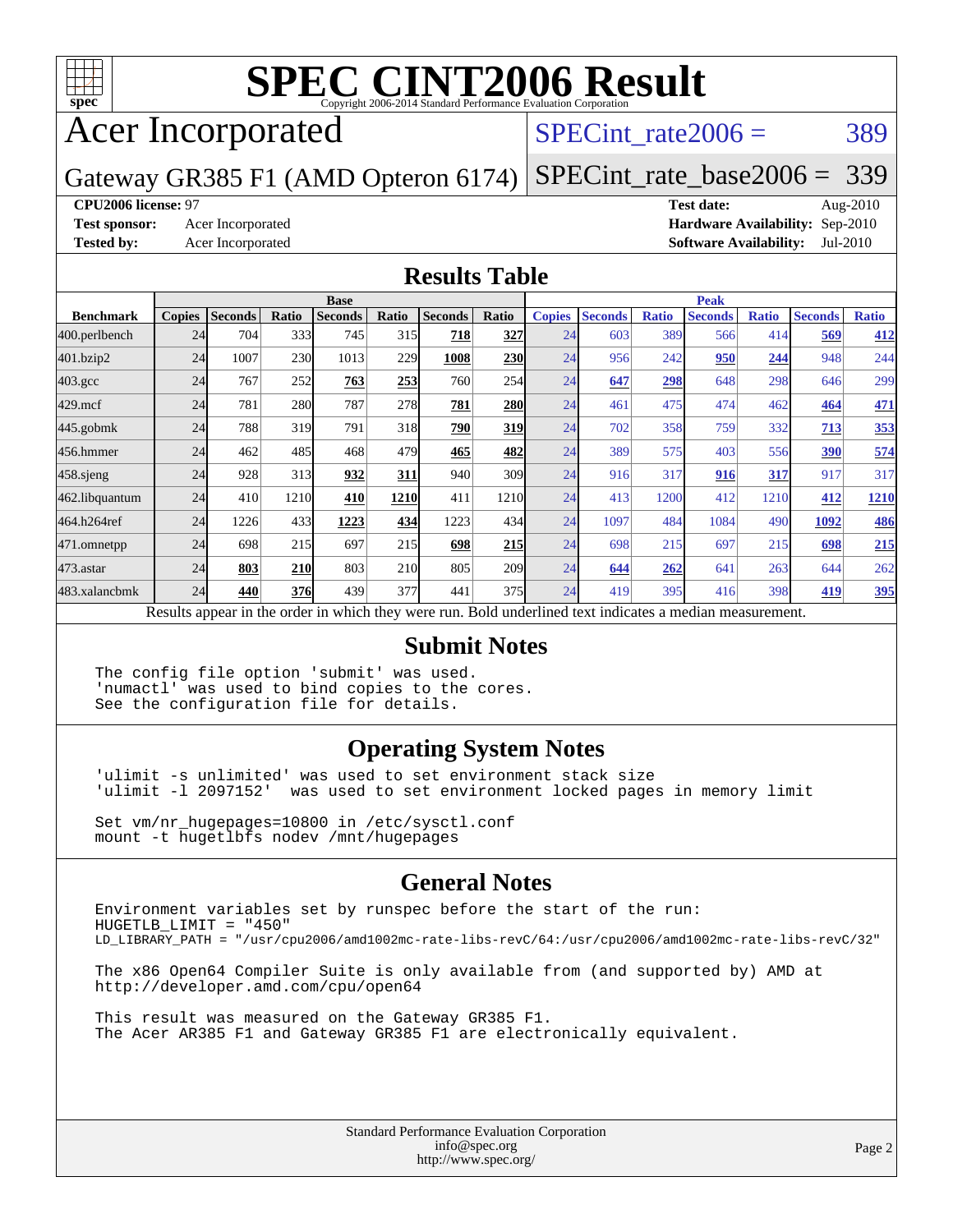

Acer Incorporated

SPECint rate $2006 = 389$ 

Gateway GR385 F1 (AMD Opteron 6174) [SPECint\\_rate\\_base2006 =](http://www.spec.org/auto/cpu2006/Docs/result-fields.html#SPECintratebase2006) 339

**[CPU2006 license:](http://www.spec.org/auto/cpu2006/Docs/result-fields.html#CPU2006license)** 97 **[Test date:](http://www.spec.org/auto/cpu2006/Docs/result-fields.html#Testdate)** Aug-2010 **[Test sponsor:](http://www.spec.org/auto/cpu2006/Docs/result-fields.html#Testsponsor)** Acer Incorporated **[Hardware Availability:](http://www.spec.org/auto/cpu2006/Docs/result-fields.html#HardwareAvailability)** Sep-2010 **[Tested by:](http://www.spec.org/auto/cpu2006/Docs/result-fields.html#Testedby)** Acer Incorporated **[Software Availability:](http://www.spec.org/auto/cpu2006/Docs/result-fields.html#SoftwareAvailability)** Jul-2010

### **[Base Compiler Invocation](http://www.spec.org/auto/cpu2006/Docs/result-fields.html#BaseCompilerInvocation)**

[C benchmarks](http://www.spec.org/auto/cpu2006/Docs/result-fields.html#Cbenchmarks): [opencc](http://www.spec.org/cpu2006/results/res2010q3/cpu2006-20100824-13059.flags.html#user_CCbase_Fopencc)

[C++ benchmarks:](http://www.spec.org/auto/cpu2006/Docs/result-fields.html#CXXbenchmarks) [openCC](http://www.spec.org/cpu2006/results/res2010q3/cpu2006-20100824-13059.flags.html#user_CXXbase_FopenCC)

#### **[Base Portability Flags](http://www.spec.org/auto/cpu2006/Docs/result-fields.html#BasePortabilityFlags)**

 400.perlbench: [-DSPEC\\_CPU\\_LP64](http://www.spec.org/cpu2006/results/res2010q3/cpu2006-20100824-13059.flags.html#b400.perlbench_basePORTABILITY_DSPEC_CPU_LP64) [-DSPEC\\_CPU\\_LINUX\\_X64](http://www.spec.org/cpu2006/results/res2010q3/cpu2006-20100824-13059.flags.html#b400.perlbench_baseCPORTABILITY_DSPEC_CPU_LINUX_X64) 401.bzip2: [-DSPEC\\_CPU\\_LP64](http://www.spec.org/cpu2006/results/res2010q3/cpu2006-20100824-13059.flags.html#suite_basePORTABILITY401_bzip2_DSPEC_CPU_LP64) 403.gcc: [-DSPEC\\_CPU\\_LP64](http://www.spec.org/cpu2006/results/res2010q3/cpu2006-20100824-13059.flags.html#suite_basePORTABILITY403_gcc_DSPEC_CPU_LP64) 429.mcf: [-DSPEC\\_CPU\\_LP64](http://www.spec.org/cpu2006/results/res2010q3/cpu2006-20100824-13059.flags.html#suite_basePORTABILITY429_mcf_DSPEC_CPU_LP64) 445.gobmk: [-DSPEC\\_CPU\\_LP64](http://www.spec.org/cpu2006/results/res2010q3/cpu2006-20100824-13059.flags.html#suite_basePORTABILITY445_gobmk_DSPEC_CPU_LP64) 456.hmmer: [-DSPEC\\_CPU\\_LP64](http://www.spec.org/cpu2006/results/res2010q3/cpu2006-20100824-13059.flags.html#suite_basePORTABILITY456_hmmer_DSPEC_CPU_LP64) 458.sjeng: [-DSPEC\\_CPU\\_LP64](http://www.spec.org/cpu2006/results/res2010q3/cpu2006-20100824-13059.flags.html#suite_basePORTABILITY458_sjeng_DSPEC_CPU_LP64) 462.libquantum: [-DSPEC\\_CPU\\_LP64](http://www.spec.org/cpu2006/results/res2010q3/cpu2006-20100824-13059.flags.html#suite_basePORTABILITY462_libquantum_DSPEC_CPU_LP64) [-DSPEC\\_CPU\\_LINUX](http://www.spec.org/cpu2006/results/res2010q3/cpu2006-20100824-13059.flags.html#b462.libquantum_baseCPORTABILITY_DSPEC_CPU_LINUX) 464.h264ref: [-DSPEC\\_CPU\\_LP64](http://www.spec.org/cpu2006/results/res2010q3/cpu2006-20100824-13059.flags.html#suite_basePORTABILITY464_h264ref_DSPEC_CPU_LP64) 483.xalancbmk: [-DSPEC\\_CPU\\_LINUX](http://www.spec.org/cpu2006/results/res2010q3/cpu2006-20100824-13059.flags.html#b483.xalancbmk_baseCXXPORTABILITY_DSPEC_CPU_LINUX)

### **[Base Optimization Flags](http://www.spec.org/auto/cpu2006/Docs/result-fields.html#BaseOptimizationFlags)**

[C benchmarks](http://www.spec.org/auto/cpu2006/Docs/result-fields.html#Cbenchmarks):

[-march=barcelona](http://www.spec.org/cpu2006/results/res2010q3/cpu2006-20100824-13059.flags.html#user_CCbase_F-march_8ea39521cada96f307a04d0b8b9c6ffb) [-mso](http://www.spec.org/cpu2006/results/res2010q3/cpu2006-20100824-13059.flags.html#user_CCbase_F-mso) [-Ofast](http://www.spec.org/cpu2006/results/res2010q3/cpu2006-20100824-13059.flags.html#user_CCbase_F-Ofast) [-CG:local\\_sched\\_alg=1](http://www.spec.org/cpu2006/results/res2010q3/cpu2006-20100824-13059.flags.html#user_CCbase_F-CG:local_sched_alg_2175ca61f1a2717f1ec57b14995b9e7a) [-INLINE:aggressive=on](http://www.spec.org/cpu2006/results/res2010q3/cpu2006-20100824-13059.flags.html#user_CCbase_F-INLINE:aggressive_e14807c0a1e56a6a83cb25ab07c7ae8a) [-IPA:plimit=8000](http://www.spec.org/cpu2006/results/res2010q3/cpu2006-20100824-13059.flags.html#user_CCbase_F-IPA:plimit_92cba83f3d47f09c7d5368fda93ddbd7) [-IPA:small\\_pu=100](http://www.spec.org/cpu2006/results/res2010q3/cpu2006-20100824-13059.flags.html#user_CCbase_F-IPA:small_pu_900a09767c6929d55c26ea3d32399996) [-HP:bdt=2m:heap=2m](http://www.spec.org/cpu2006/results/res2010q3/cpu2006-20100824-13059.flags.html#user_CCbase_F-HUGEPAGE_855e97383b49831f390a2af16fe7202f)

[C++ benchmarks:](http://www.spec.org/auto/cpu2006/Docs/result-fields.html#CXXbenchmarks)

```
-march=barcelona -mso -Ofast -m32 -INLINE:aggressive=on
-CG:cmp_peep=on -L/root/work/libraries/SmartHeap-8.1/lib -lsmartheap
```
### **[Peak Compiler Invocation](http://www.spec.org/auto/cpu2006/Docs/result-fields.html#PeakCompilerInvocation)**

[C benchmarks](http://www.spec.org/auto/cpu2006/Docs/result-fields.html#Cbenchmarks): [opencc](http://www.spec.org/cpu2006/results/res2010q3/cpu2006-20100824-13059.flags.html#user_CCpeak_Fopencc)

[C++ benchmarks:](http://www.spec.org/auto/cpu2006/Docs/result-fields.html#CXXbenchmarks) [openCC](http://www.spec.org/cpu2006/results/res2010q3/cpu2006-20100824-13059.flags.html#user_CXXpeak_FopenCC)

### **[Peak Portability Flags](http://www.spec.org/auto/cpu2006/Docs/result-fields.html#PeakPortabilityFlags)**

400.perlbench: [-DSPEC\\_CPU\\_LP64](http://www.spec.org/cpu2006/results/res2010q3/cpu2006-20100824-13059.flags.html#b400.perlbench_peakPORTABILITY_DSPEC_CPU_LP64) [-DSPEC\\_CPU\\_LINUX\\_X64](http://www.spec.org/cpu2006/results/res2010q3/cpu2006-20100824-13059.flags.html#b400.perlbench_peakCPORTABILITY_DSPEC_CPU_LINUX_X64)

Continued on next page

Standard Performance Evaluation Corporation [info@spec.org](mailto:info@spec.org) <http://www.spec.org/>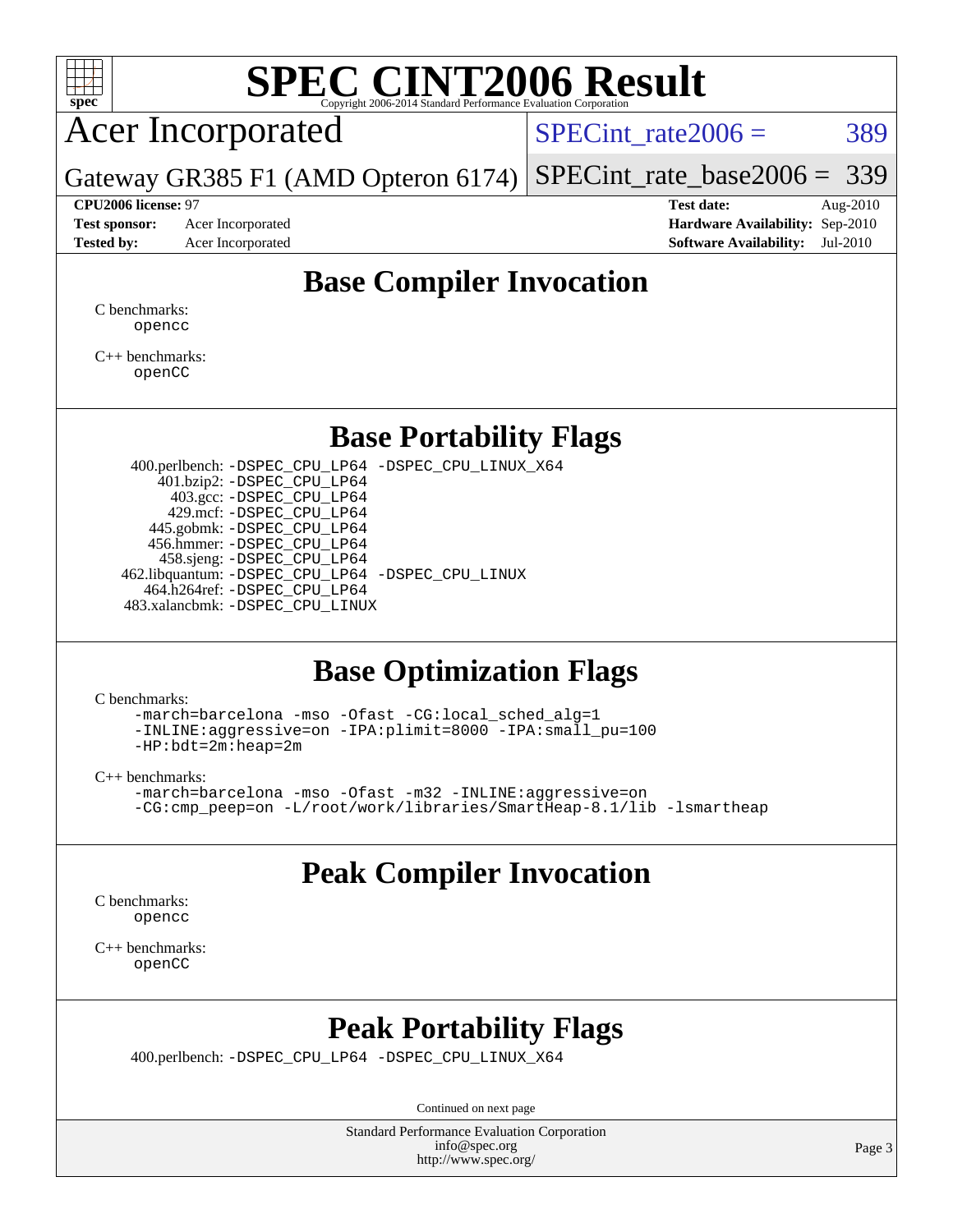

Acer Incorporated

 $SPECTnt_rate2006 = 389$ 

Gateway GR385 F1 (AMD Opteron 6174) [SPECint\\_rate\\_base2006 =](http://www.spec.org/auto/cpu2006/Docs/result-fields.html#SPECintratebase2006) 339

**[CPU2006 license:](http://www.spec.org/auto/cpu2006/Docs/result-fields.html#CPU2006license)** 97 **[Test date:](http://www.spec.org/auto/cpu2006/Docs/result-fields.html#Testdate)** Aug-2010 **[Test sponsor:](http://www.spec.org/auto/cpu2006/Docs/result-fields.html#Testsponsor)** Acer Incorporated **[Hardware Availability:](http://www.spec.org/auto/cpu2006/Docs/result-fields.html#HardwareAvailability)** Sep-2010 **[Tested by:](http://www.spec.org/auto/cpu2006/Docs/result-fields.html#Testedby)** Acer Incorporated **[Software Availability:](http://www.spec.org/auto/cpu2006/Docs/result-fields.html#SoftwareAvailability)** Jul-2010

# **[Peak Portability Flags \(Continued\)](http://www.spec.org/auto/cpu2006/Docs/result-fields.html#PeakPortabilityFlags)**

 401.bzip2: [-DSPEC\\_CPU\\_LP64](http://www.spec.org/cpu2006/results/res2010q3/cpu2006-20100824-13059.flags.html#suite_peakPORTABILITY401_bzip2_DSPEC_CPU_LP64) 445.gobmk: [-DSPEC\\_CPU\\_LP64](http://www.spec.org/cpu2006/results/res2010q3/cpu2006-20100824-13059.flags.html#suite_peakPORTABILITY445_gobmk_DSPEC_CPU_LP64) 456.hmmer: [-DSPEC\\_CPU\\_LP64](http://www.spec.org/cpu2006/results/res2010q3/cpu2006-20100824-13059.flags.html#suite_peakPORTABILITY456_hmmer_DSPEC_CPU_LP64) 458.sjeng: [-DSPEC\\_CPU\\_LP64](http://www.spec.org/cpu2006/results/res2010q3/cpu2006-20100824-13059.flags.html#suite_peakPORTABILITY458_sjeng_DSPEC_CPU_LP64) 462.libquantum: [-DSPEC\\_CPU\\_LP64](http://www.spec.org/cpu2006/results/res2010q3/cpu2006-20100824-13059.flags.html#suite_peakPORTABILITY462_libquantum_DSPEC_CPU_LP64) [-DSPEC\\_CPU\\_LINUX](http://www.spec.org/cpu2006/results/res2010q3/cpu2006-20100824-13059.flags.html#b462.libquantum_peakCPORTABILITY_DSPEC_CPU_LINUX) 464.h264ref: [-DSPEC\\_CPU\\_LP64](http://www.spec.org/cpu2006/results/res2010q3/cpu2006-20100824-13059.flags.html#suite_peakPORTABILITY464_h264ref_DSPEC_CPU_LP64) 483.xalancbmk: [-DSPEC\\_CPU\\_LINUX](http://www.spec.org/cpu2006/results/res2010q3/cpu2006-20100824-13059.flags.html#b483.xalancbmk_peakCXXPORTABILITY_DSPEC_CPU_LINUX)

## **[Peak Optimization Flags](http://www.spec.org/auto/cpu2006/Docs/result-fields.html#PeakOptimizationFlags)**

[C benchmarks](http://www.spec.org/auto/cpu2006/Docs/result-fields.html#Cbenchmarks):

```
 400.perlbench: -march=barcelona -mso -fb_create fbdata(pass 1)
           -fb_opt fbdata(pass 2) -Ofast -IPA:plimit=20000 -LNO:opt=0
           -OPT:unroll_times_max=8 -OPT:unroll_size=256
           -OPT:unroll_level=2 -OPT:keep_ext=on -WOPT:if_conv=0
           -CG:local_sched_alg=1 -CG:unroll_fb_req=on
           -HP:bdt=2m:heap=2m
    401.bzip2: -march=barcelona -mso -fb_create fbdata(pass 1)
           -fb_opt fbdata(pass 2) -O3 -OPT:alias=disjoint
           -OPT:goto=off -CG:local_sched_alg=1 -HP:bdt=2m:heap=2m
     403.gcc: -march=barcelona -mso -fb_create fbdata(pass 1)
           -fb_opt fbdata(pass 2) -Ofast -LNO:trip_count=256
           -LNO:prefetch_ahead=10 -CG:cmp_peep=on -m32
           -HP:bdt=2m:heap=2m -GRA:unspill=on -IPA:small_pu=200
     429.mcf: -march=barcelona -mso -O3 -ipa -INLINE:aggressive=on
           -CG:gcm=off -GRA:prioritize_by_density=on -m32
           -HP:bdt=2m:heap=2m
  445.gobmk: -march=barcelona -mso -fb_create fbdata(pass 1)
           -fb_opt fbdata(pass 2) -O3 -OPT:alias=restrict
           -OPT:unroll_times_max=8 -OPT:unroll_size=256
           -OPT:unroll_level=2 -OPT:keep_ext=on -ipa -IPA:plimit=750
           -IPA:min_hotness=300 -IPA:pu_reorder=1 -LNO:prefetch=1
           -LNO:ignore_feedback=off -CG:p2align=on
           -CG:unroll_fb_req=on -HP:bdt=2m:heap=2m
  456.hmmer: -march=barcelona -mso -fb_create fbdata(pass 1)
           -fb_opt fbdata(pass 2) -Ofast -LNO:prefetch=0
           -OPT:alias=disjoint -OPT:unroll_times_max=8
           -OPT:unroll_size=256 -OPT:unroll_level=2 -OPT:keep_ext=on
           -CG:local_sched_alg=1 -CG:cflow=0
           -CG:push_pop_int_saved_regs=off -CG:cmp_peep=on
           -HP:bdt=2m:heap=2m
                                Continued on next page
```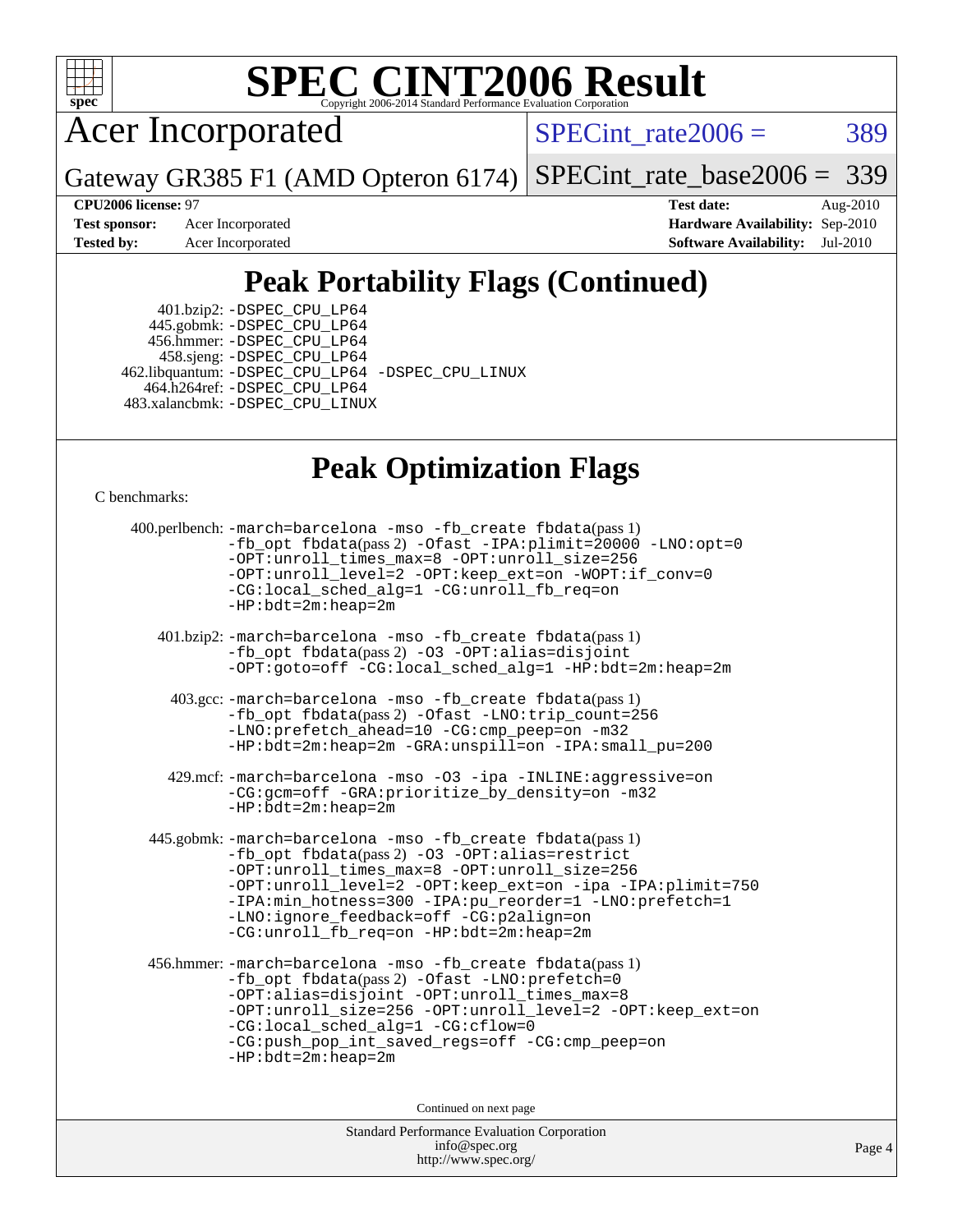

| <b>Standard Performance Evaluation Corporation</b> |
|----------------------------------------------------|
| info@spec.org                                      |
| http://www.spec.org/                               |